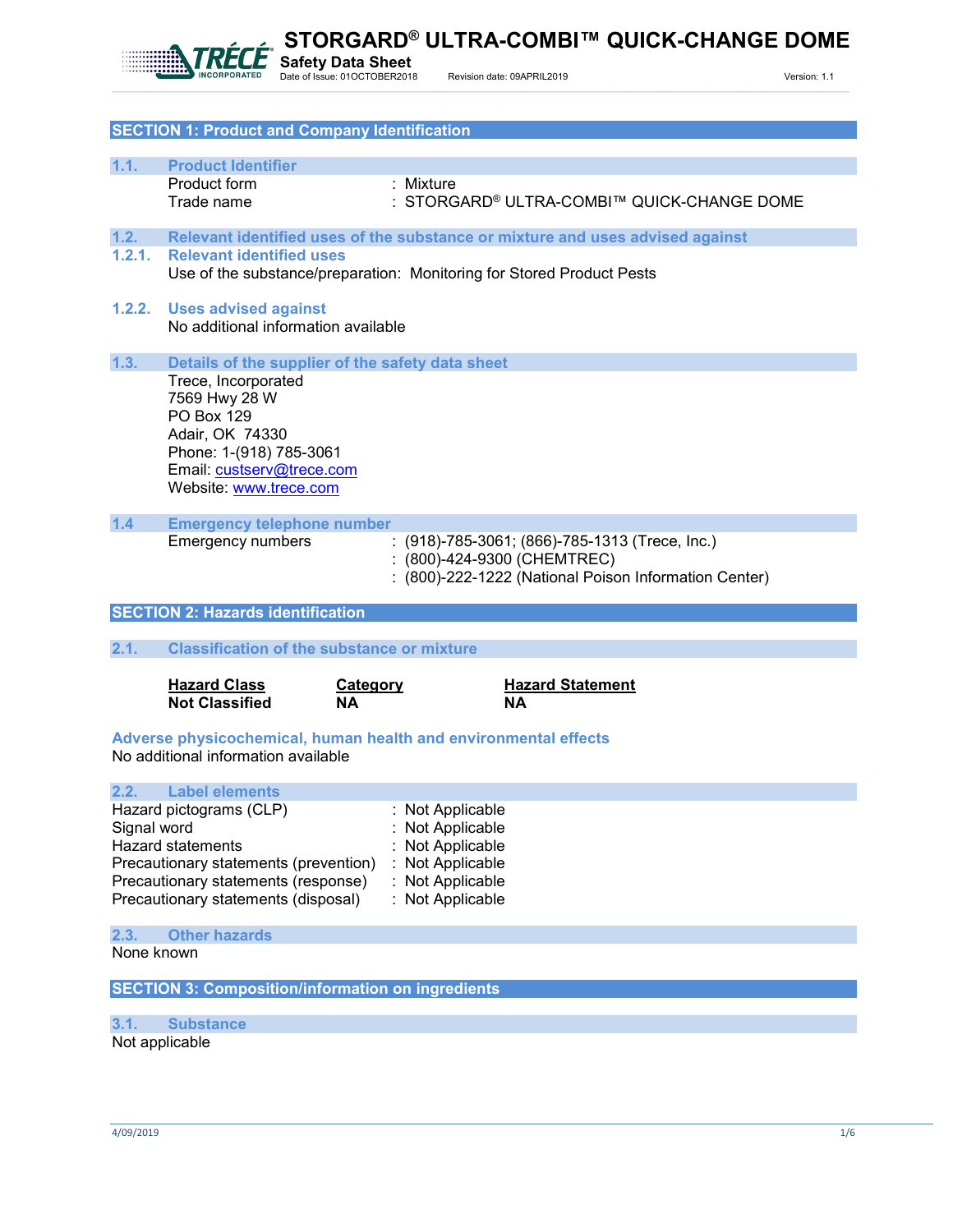## **3.2. Mixture**

| Name                            | <b>Product identifiers</b>       | $%$ /wt. |
|---------------------------------|----------------------------------|----------|
| KAIROMONE 1- NATURAL PLANT OILS |                                  | $< 1\%$  |
| KAIROMONE 2- PLANT VOLATILES    |                                  | $1\%$    |
| 4S, 8RS-Dimethyl Decenal        |                                  | $1\%$    |
| Serricornin (Mixture)           | (CAS No.) 99945-27-4; 92999-14-9 | $< 1\%$  |
| 14-Methyl-Z-8-Hexadecenal       | (CAS No.)                        | $< 1\%$  |
| Other ingredients               | ΝA                               | $>99\%$  |

*\*Active ingredients impregnated into butyl rubber septa. Kairomone 1 placed on absorbent pad at bottom of oxygen barrier tray. Kairomone 2 loaded into plastic polymer controlled release mini-film cup lure. Exposure potential to the active ingredients is minimal.* 

| <b>SECTION 4: First aid measures</b> |
|--------------------------------------|
|--------------------------------------|

| 4.1. Description of first aid measures |                                                                                                          |
|----------------------------------------|----------------------------------------------------------------------------------------------------------|
| Eye exposure                           | : Flush with water for 15 minutes. Seek medical help if necessary.                                       |
| Skin exposure                          | : Wash area well with water. Seek medical help if necessary.                                             |
| Inhalation                             | : Remove to fresh air. Give oxygen and call a physician.                                                 |
| Ingestion                              | : Administer water and call a physician or poison control center<br>immediately. Do not induce vomiting. |
| 4.2.                                   | Most important symptoms and effects, both acute and delayed                                              |
| Symptoms/injuries                      | : No information available                                                                               |

| Symptoms/injuries | . No information available            |
|-------------------|---------------------------------------|
| <b>Risks</b>      | $\therefore$ No information available |

**4.3. Indication of any immediate medical attention and special treatment needed** No additional information available

**SECTION 5: Firefighting measures**

| 5.1.<br><b>Extinguishing media</b>                            |                                                                                                                                                                                                                          |  |  |
|---------------------------------------------------------------|--------------------------------------------------------------------------------------------------------------------------------------------------------------------------------------------------------------------------|--|--|
| Suitable extinguishing media                                  | : Carbon dioxide $(CO2)$ , foam, dry chemical                                                                                                                                                                            |  |  |
| Unsuitable extinguishing media                                | : High volume water jet (water contamination risk from runoff)                                                                                                                                                           |  |  |
| 5.2.<br>Special hazards arising from the substance or mixture |                                                                                                                                                                                                                          |  |  |
| Fire hazard                                                   | : None                                                                                                                                                                                                                   |  |  |
| Explosion hazard                                              | : Product is not explosive                                                                                                                                                                                               |  |  |
| Reactivity                                                    | : The product is stable at normal handling and storage conditions                                                                                                                                                        |  |  |
| 5.3. Advice for firefighters                                  |                                                                                                                                                                                                                          |  |  |
| Firefighting instructions                                     | : Use standard firefighting procedures.                                                                                                                                                                                  |  |  |
| <b>SECTION 6: Accidental release measures</b>                 |                                                                                                                                                                                                                          |  |  |
|                                                               |                                                                                                                                                                                                                          |  |  |
| 6.1.                                                          | Personal precautions, protective equipment and emergency procedures                                                                                                                                                      |  |  |
| General measures                                              | : Wear appropriate personal protective equipment (PPE): Eye<br>protection, and gloves. Sweep up or scoop up dispensers. Put in<br>appropriate container and dispose according to Local, State or<br>Federal regulations. |  |  |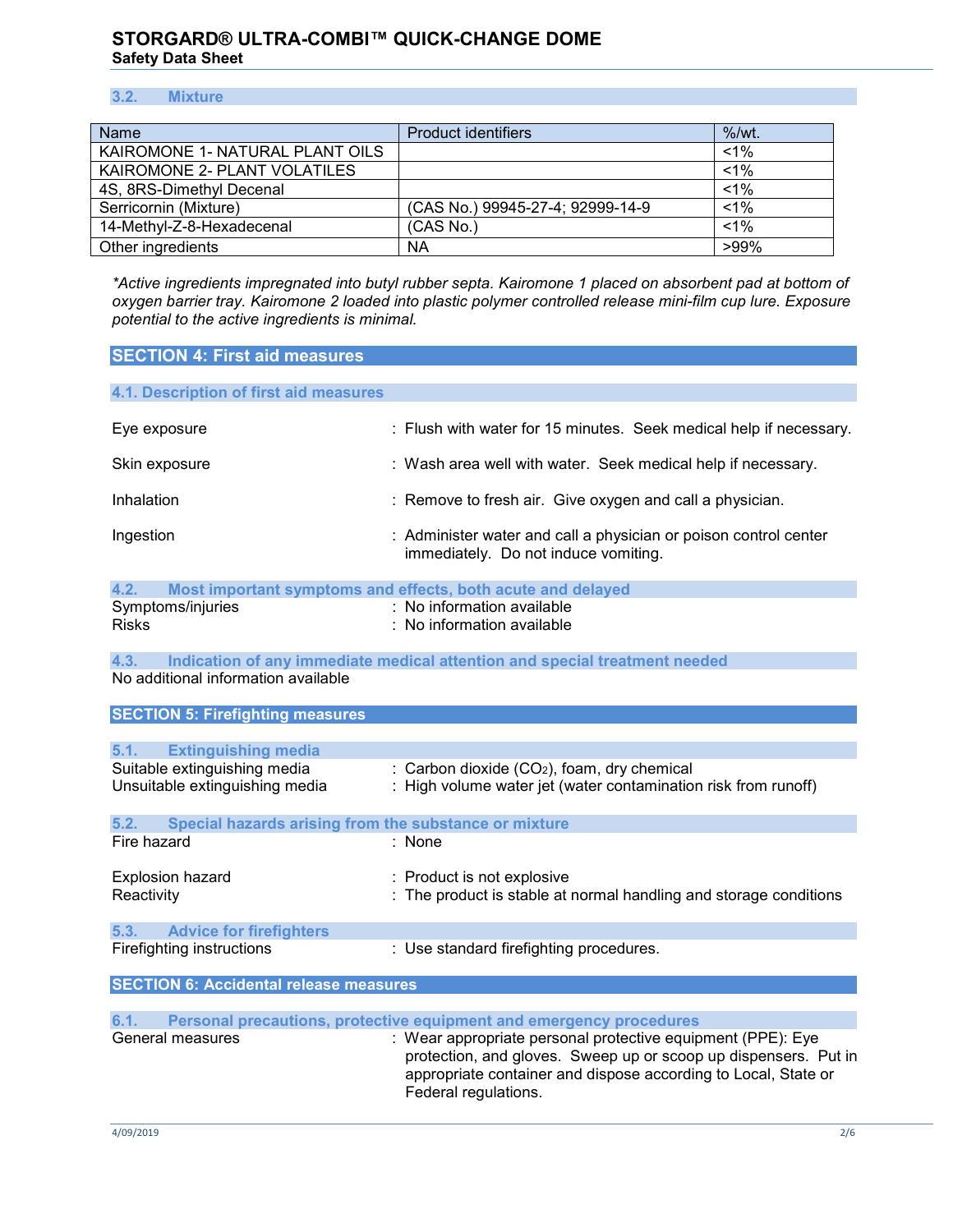| 6.1.1. For non-emergency personnel<br>Protective equipment                              | : Not applicable                                                                                                                                                                              |
|-----------------------------------------------------------------------------------------|-----------------------------------------------------------------------------------------------------------------------------------------------------------------------------------------------|
| 6.1.2. For emergency responders<br>Protective equipment                                 | : Not applicable                                                                                                                                                                              |
| <b>6.2.</b> Environmental precautions<br>Not applicable                                 |                                                                                                                                                                                               |
| 6.3.<br>Methods and material for containment and cleaning up<br>Methods for cleaning up | : Incineration or sanitary landfill in accordance with local, state, and<br>federal regulations.                                                                                              |
| <b>SECTION 7: Handling and storage</b>                                                  |                                                                                                                                                                                               |
| 7.1.<br><b>Precautions for safe handling</b>                                            |                                                                                                                                                                                               |
| Precautions for safe handling                                                           | : Wash hands thoroughly with soap and water after handling and<br>before eating, drinking, chewing gum, using tobacco, or using the<br>toilet.                                                |
| 7.2.<br><b>Conditions for safe storage, including any incompatibilities</b>             |                                                                                                                                                                                               |
| Storage conditions                                                                      | : Store in tightly closed, original container. Store in a cool, dry place<br>at a temperature below 40 °F. Keep separated from incompatible<br>substances. Keep out of the reach of children. |
| 7.3.<br><b>Specific end use(s)</b>                                                      |                                                                                                                                                                                               |
|                                                                                         |                                                                                                                                                                                               |

For use in insect monitoring traps.

| <b>SECTION 8:</b> | <b>Exposure controls/personal protection</b> |  |  |
|-------------------|----------------------------------------------|--|--|
|-------------------|----------------------------------------------|--|--|

**8.1. Personal protective equipment**

Eye/Face Protection: Not normally required.

Skin Protection: Not normally required.

Respiratory Protection: Not normally required.

General Hygiene Considerations: Personal hygiene is an important work practice exposure control measure and the following general measures should be taken when working with or handling this material: 1) do not store, use and/or consume foods, beverages, tobacco products, or cosmetics in areas where this material is stored; 2) wash hands carefully before eating, drinking, using tobacco, applying cosmetics or using the toilet.

#### **8.2. Exposure controls**

Exposure limits have not been established for any of the ingredients in this product.

### **SECTION 9: Physical and chemical properties**

| 9.1. Information on basic physical and chemical properties |                     |
|------------------------------------------------------------|---------------------|
| Physical state                                             | : Solid shapes      |
| Color                                                      | : Grey              |
| Odor                                                       | : No data available |
| Odor threshold                                             | : No data available |
| pH (1%)                                                    | : No data available |
| Relative evaporation rate (butyl                           | : No data available |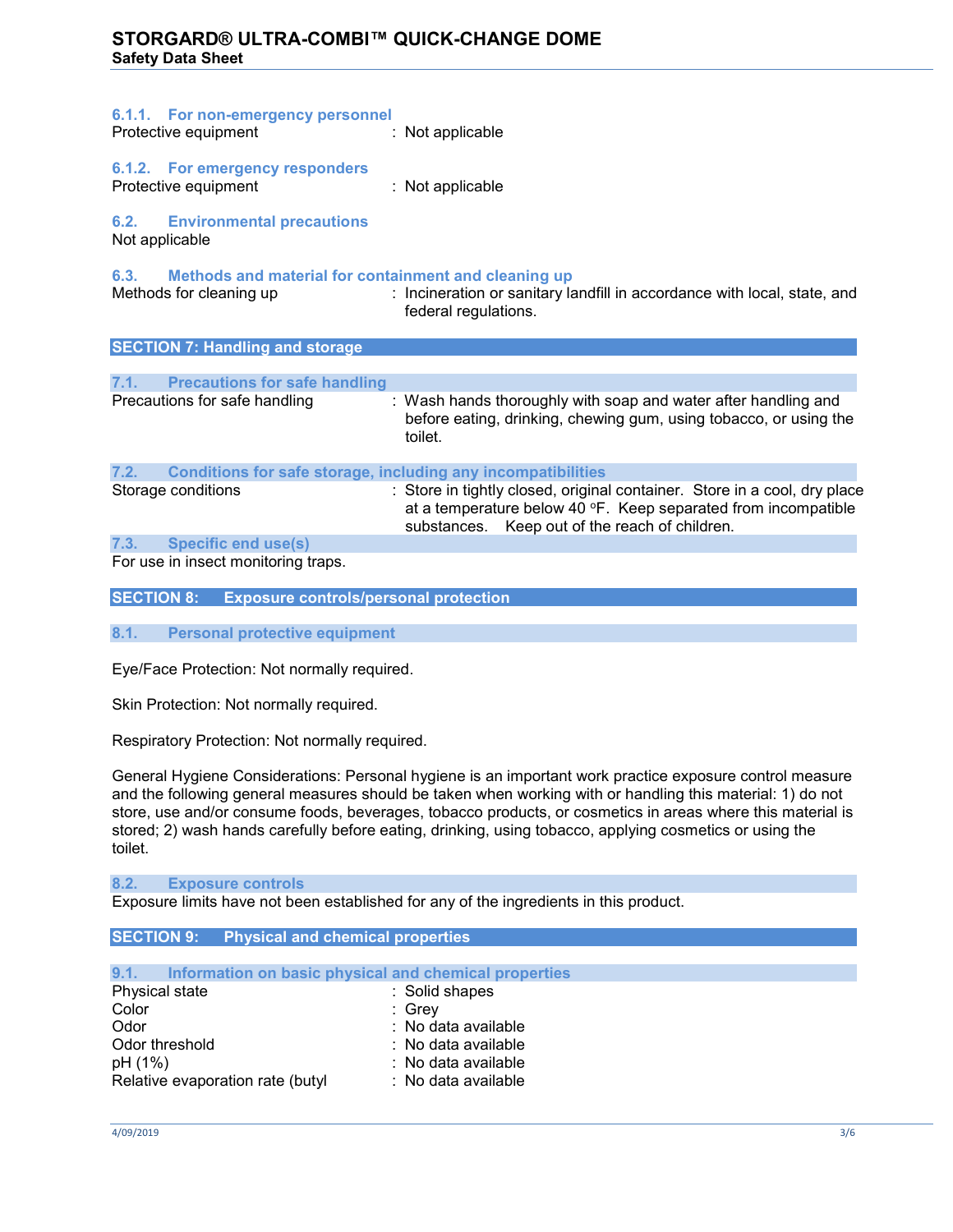| $acetate=1)$                    |                           |
|---------------------------------|---------------------------|
| Melting point                   | $:$ No data available.    |
| Freezing point                  | : No data available       |
| Boiling point                   | : Not applicable          |
| Flash point                     | : Not applicable          |
| Self-ignition temperature       | : No data available       |
| Decomposition temperature       | : No data available       |
| Flammability (solid, gas)       | : Non-flammable           |
| Vapor pressure                  | : No data available       |
| Relative vapor density at 20 °C | : No data available       |
| Relative density                | : No data available       |
| Density/bulk density            | : No data available       |
| Solubility                      | : Insoluble in water      |
| Log Pow                         | : No data available       |
| Log Kow                         | : No data available       |
| Viscosity, kinematic            | Not applicable            |
| <b>Explosive properties</b>     | : Not explosive           |
| Oxidizing properties            | : No oxidizing properties |
| <b>Explosive limits</b>         | : Not applicable          |
|                                 |                           |

### **9.2. Other information**

No additional information available

## **SECTION 10: Stability and reactivity**

### **10.1. Reactivity**

The product is stable at normal handling and storage conditions.

## **10.2. Chemical stability**

Stable under normal conditions.

### **10.3. Possibility of hazardous reactions**

No additional information available

### **10.4. Conditions to avoid**

Protect from excessive heat, sparks and open flame.

**10.5. Incompatible materials**

Acids, strong oxidizers

### **10.6. Hazardous decomposition products**

Hazardous decomposition products may be released during fire or exposure to extreme heat, including oxides of carbon and aromatic/aliphatic hydrocarbons.

#### **SECTION 11: Toxicological information**

#### **11.1. Information on toxicological effects**

| <b>Pheromone mixture</b>         |                                                                  |
|----------------------------------|------------------------------------------------------------------|
| LD50 oral rat                    | Not available                                                    |
| LD50 dermal rabbit               | Not available                                                    |
| LC50 inhalation rat (4 h)        | Not available                                                    |
| <b>Irritation</b><br>Corrosivity | $\therefore$ No data available<br>$\therefore$ No data available |

Sensitization : No data available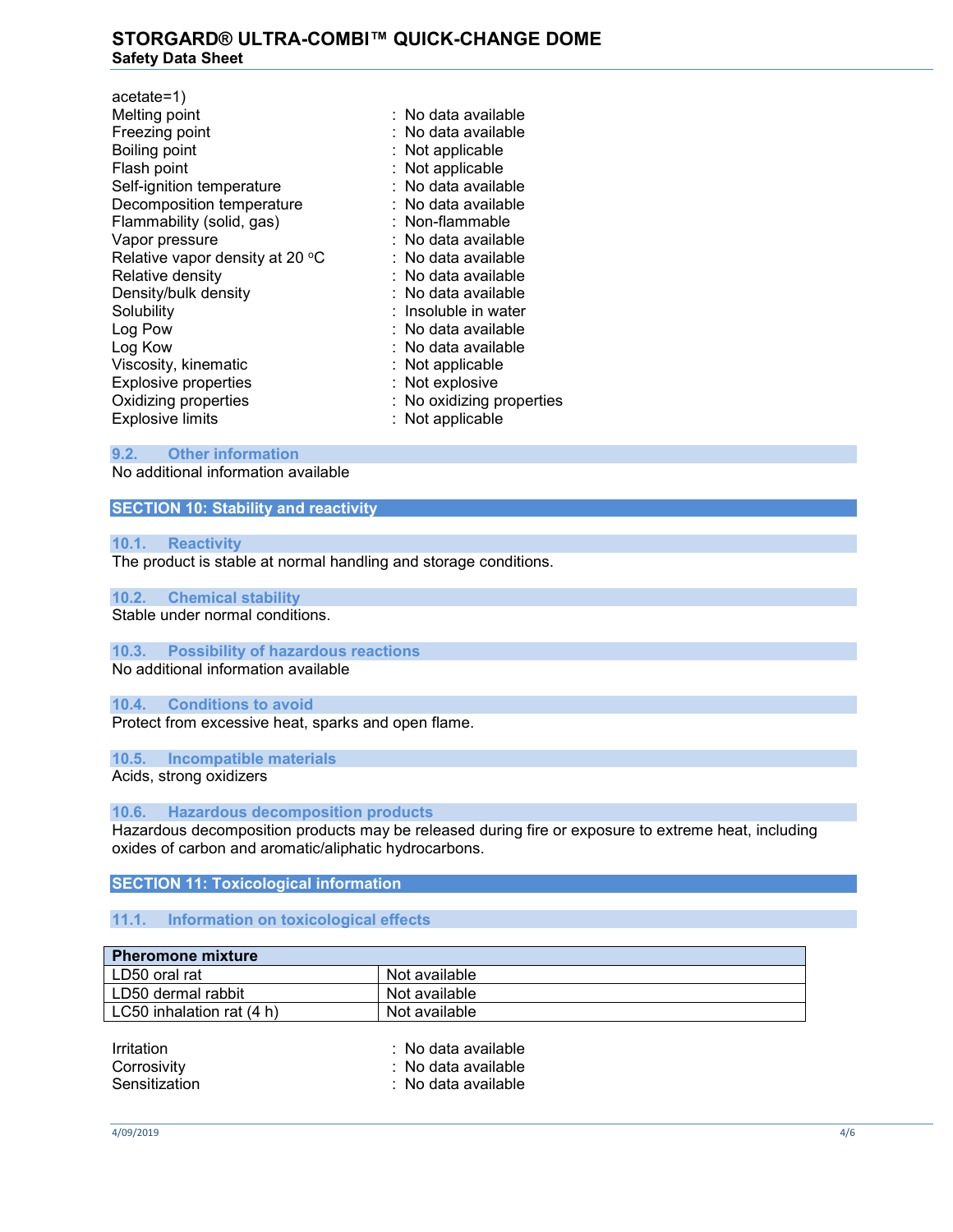| Repeated dose toxicity    | $\therefore$ No data available                            |
|---------------------------|-----------------------------------------------------------|
| Carcinogenicity           | : Not listed as a carcinogen by IARC, NTP, OSHA, or ACGIH |
| Mutagenicity              | : Not considered to be a mutagen                          |
| Toxicity for reproduction | : Not considered a reproductive toxin                     |

### **SECTION 12: Ecological information**

### **12.1. Toxicity**

| Pheromone mixture                    |               |  |
|--------------------------------------|---------------|--|
| Fish (Rainbow Trout 96 hr.)          | Not available |  |
| Daphnia (48 hr.)                     | Not available |  |
| Acute toxicity to Honey bees         | Not available |  |
| Acute toxicity to Birds (acute oral) | Not available |  |

#### **12.2. Persistence and degradability**

Active ingredients readily degrade to carbon dioxide and water.

**12.3. Bioaccumulative potential**

Does not bioaccumulate.

#### **12.4. Mobility in soil**

No additional information available

**12.5. Results of PBT and vPvB assessment**

No additional information available

**SECTION 13: Disposal considerations**

### **13.1. Waste treatment methods**

Disposal: Wastes resulting from the use of this product must be disposed of on site or at an approved incineration or sanitary landfill in accordance with local, state and federal regulations.

Container disposal: Contaminated packaging material should be treated as the product. Do not reuse or refill this container.

### **SECTION 14: Transport information**

## **Not Regulated by US DOT Not Regulated by Canadian TDG for ground shipment**

In accordance with ADR / RID / IMDG / IATA / AND

#### **14.1. UN number**

Not applicable – Not a dangerous good with respect to transport regulations

### **14.2. UN proper shipping name** Not applicable

**14.3. Transport hazard class(es)** Not applicable

### **14.4. Packing group**

Not applicable